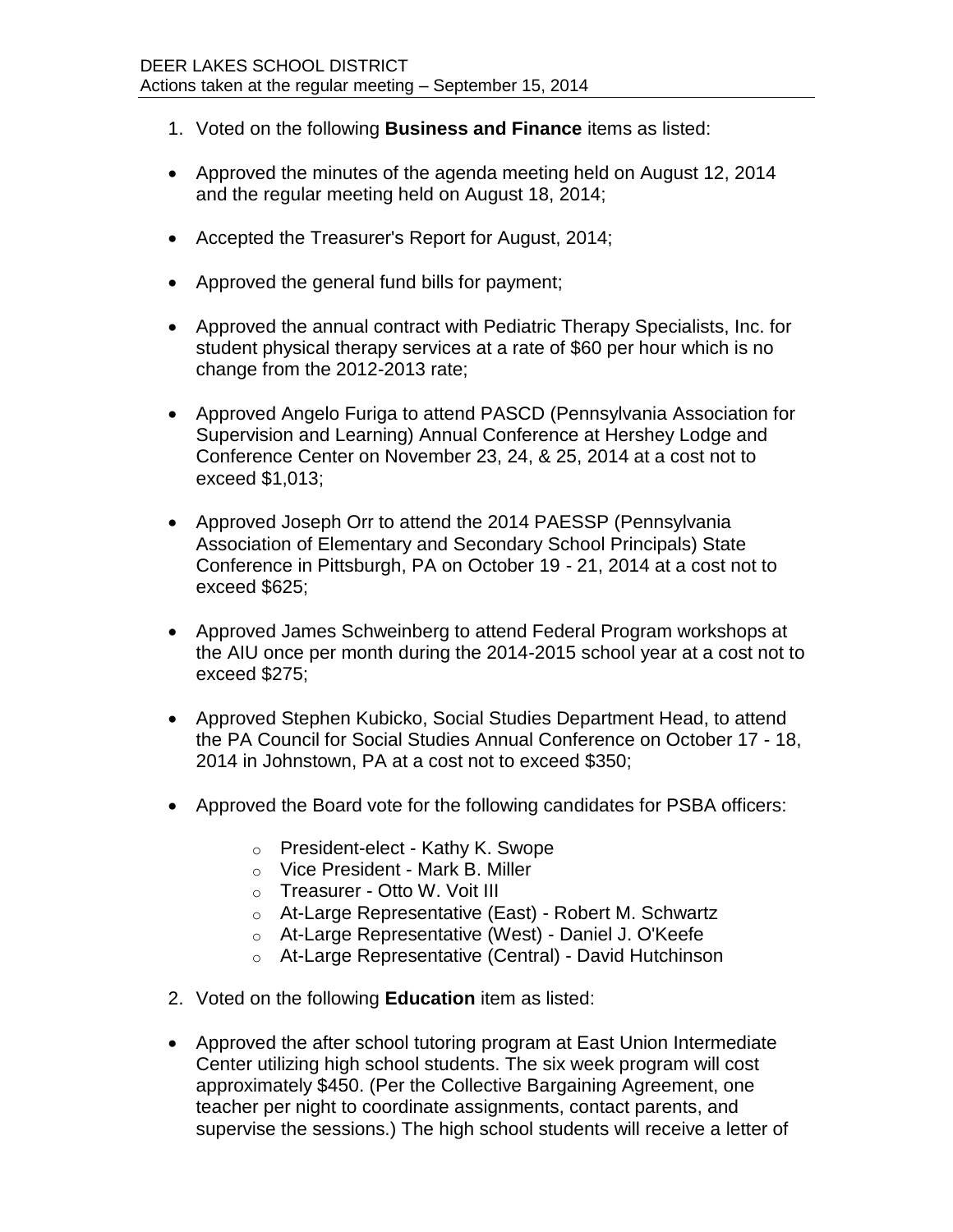involvement that can be used when applying for scholarships. All students involved in the program are responsible for providing their own transportation home;

- Approved high school students to participate in The Challenge Program at no cost to the District. The program is designed to partner with business (Huntley & Huntley) to help motivate high school students to excel by providing monetary incentives in the areas of Academic Excellence, Academic Improvement, Community Service and Attendance.
- 3. Voted on the following revised **Policy** items as listed:
- Approved a Second Reading of Revised Policies:

Policy No. 322 - Gifts Policy No. 323 - Tobacco Policy No. 325 - Dress and Grooming Policy No. 326 - Complaint Process

- 4. Voted on the following **Personnel** items as listed:
- Hired Holli L. Gerst and Brenda S. Kestner as Special Education Student Aides, salary and benefits per ESPA contract;
- Approved the following supplemental contracts for the 2014-2015 school year, salaries are subject to negotiations between DLSD and DLEA:
	- o Race Dauer Band Volunteer for Front Ensemble and Percussion
	- o Madison Zaccagnini Band Volunteer
	- o Matthew Krachanko Band Volunteer
	- o Rebecca Henderson D. L. Ambassador Club Sponsor
	- o Colleen M. Zbezinski Cafeteria Supervisor East Union
	- o Stephen W. Torquato, Jr. Class Play Sponsor Fall 2014; and Class Play Sponsor - Spring 2015;
- Approved the following substitutes for the 2014-2015 school year:
	- o Brenda Kestner Playground/Cafeteria/Recess Supervisor, retroactive to September 2, 2014
	- o Lynda A. Balint School Nurse;
- Accepted the resignation of Nancy L. George, Food Service and Transportation Departments, effective September 11, 2014;
- Accepted the resignation of John Baker as Middle School Student Council Co-Sponsor.